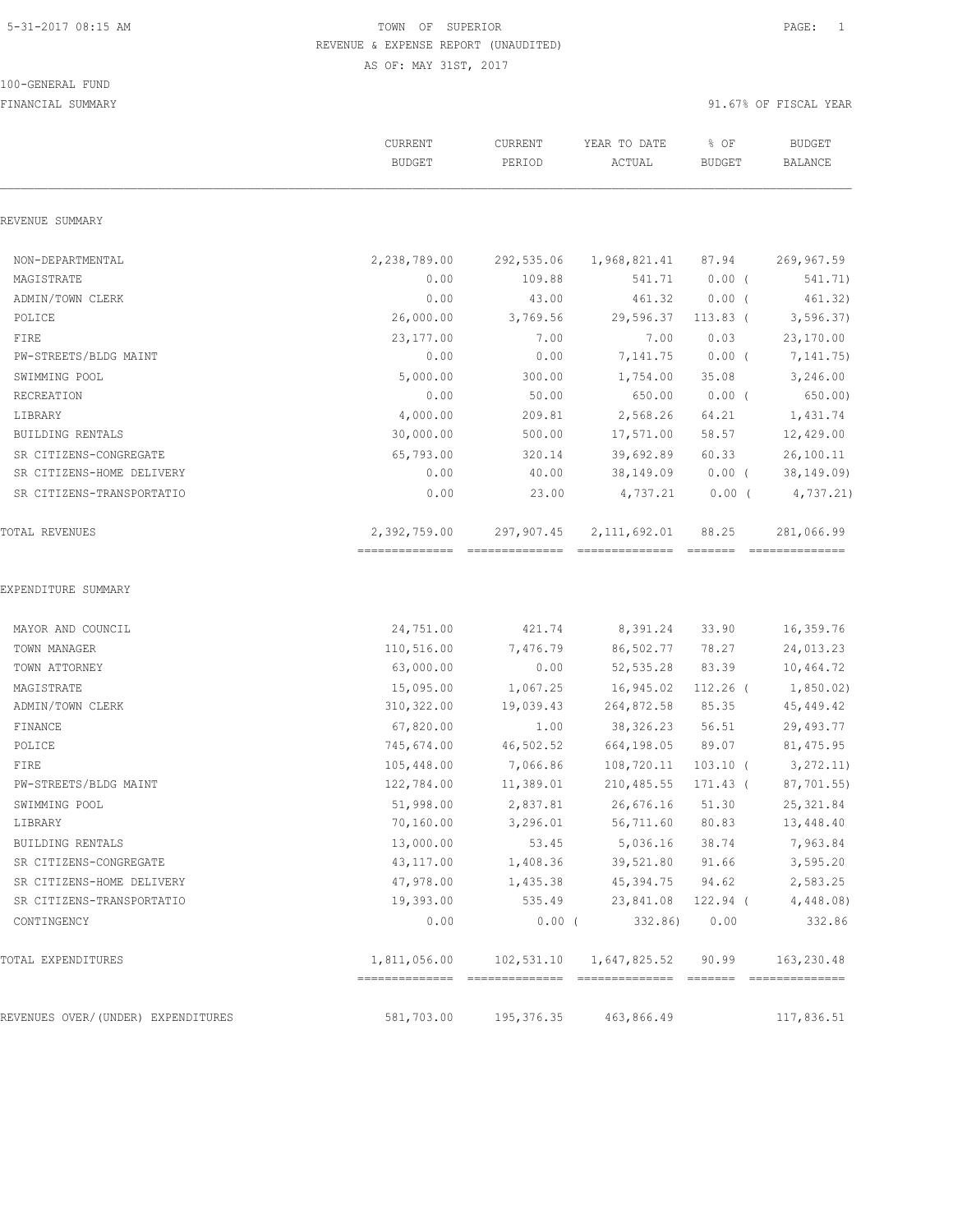|                                    | CURRENT<br><b>BUDGET</b> | CURRENT<br>PERIOD | YEAR TO DATE<br>ACTUAL          | % OF<br><b>BUDGET</b> | BUDGET<br>BALANCE          |
|------------------------------------|--------------------------|-------------------|---------------------------------|-----------------------|----------------------------|
| REVENUE SUMMARY                    |                          |                   |                                 |                       |                            |
| NON-DEPARTMENTAL                   | 0.00                     | 600.00            |                                 |                       | 2,280.00 0.00 (2,280.00)   |
| TOTAL REVENUES                     | 0.00<br>--------------   | 600.00            | 2,280.00<br>--------------      | $0.00$ (<br>-------   | 2,280.00<br>============== |
| EXPENDITURE SUMMARY                |                          |                   |                                 |                       |                            |
| NON-DEPARTMENTAL                   | 0.00                     |                   | 374.84 8,052.97 0.00 (8,052.97) |                       |                            |
| TOTAL EXPENDITURES                 | 0.00                     | 374.84            | 8,052.97 0.00 (8,052.97)        |                       |                            |
| REVENUES OVER/(UNDER) EXPENDITURES | 0.00                     |                   | 225.16 ( 5,772.97)              |                       | 5,772.97                   |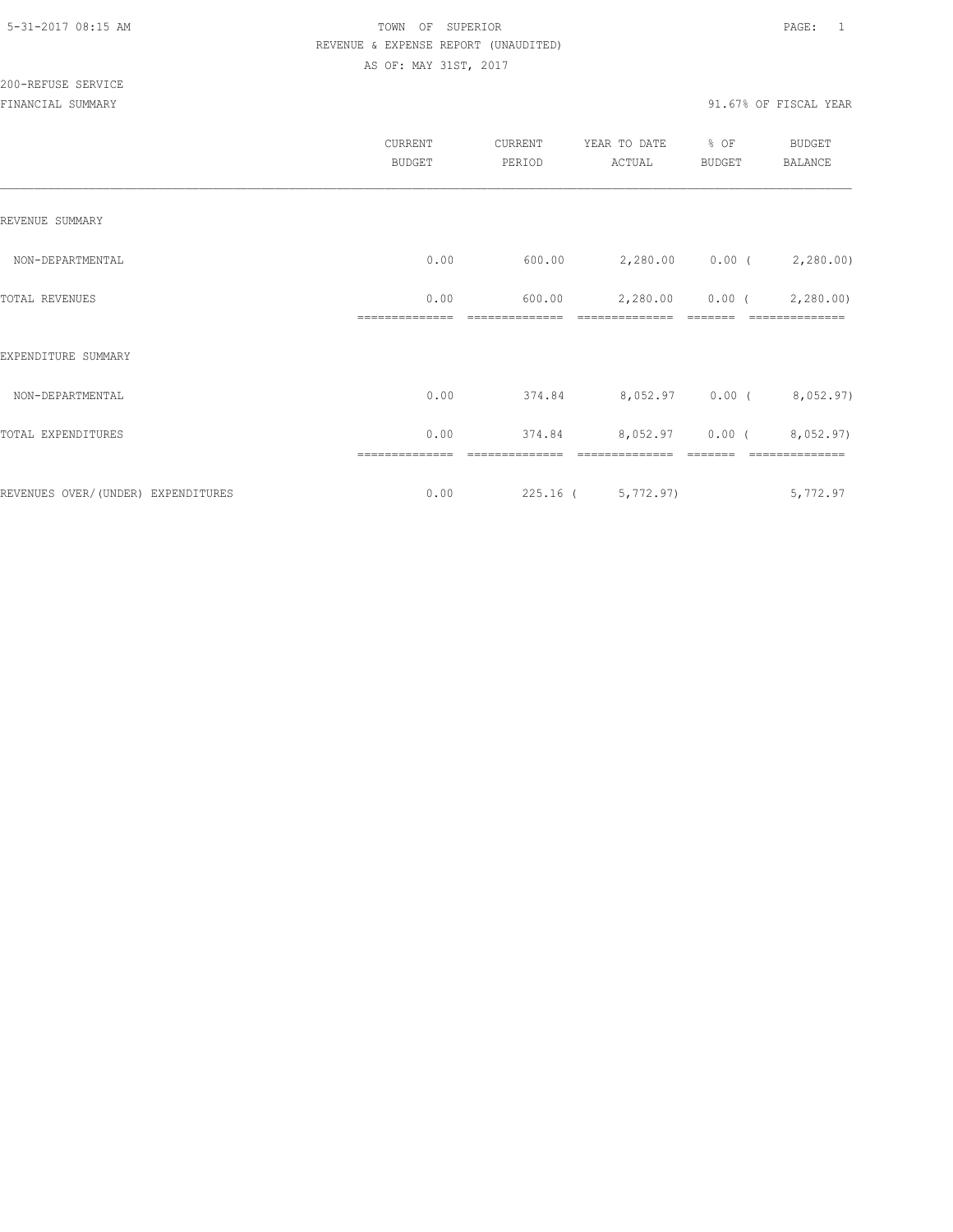#### 210-SEWER

|                                    | CURRENT<br><b>BUDGET</b> | CURRENT<br>PERIOD | YEAR TO DATE<br>ACTUAL               | % OF<br><b>BUDGET</b> | <b>BUDGET</b><br><b>BALANCE</b> |  |
|------------------------------------|--------------------------|-------------------|--------------------------------------|-----------------------|---------------------------------|--|
| REVENUE SUMMARY                    |                          |                   |                                      |                       |                                 |  |
| NON-DEPARTMENTAL                   | 642,300.00               | 9,024.00          | 540,930.40 84.22                     |                       | 101,369.60                      |  |
| TOTAL REVENUES                     | 642,300.00               | 9,024.00          | 540,930.40                           | 84.22                 | 101,369.60                      |  |
| EXPENDITURE SUMMARY                |                          |                   |                                      |                       |                                 |  |
| NON-DEPARTMENTAL                   | 505,089.00               | 11,027.68         | 378,821.78 75.00                     |                       | 126,267.22                      |  |
| TOTAL EXPENDITURES                 | 505,089.00               | 11,027.68         | 378,821.78                           | 75.00                 | 126,267.22                      |  |
| REVENUES OVER/(UNDER) EXPENDITURES |                          |                   | 137, 211.00 ( 2, 003.68) 162, 108.62 | $\sim$ $\sim$ $\sim$  | 24,897.62)                      |  |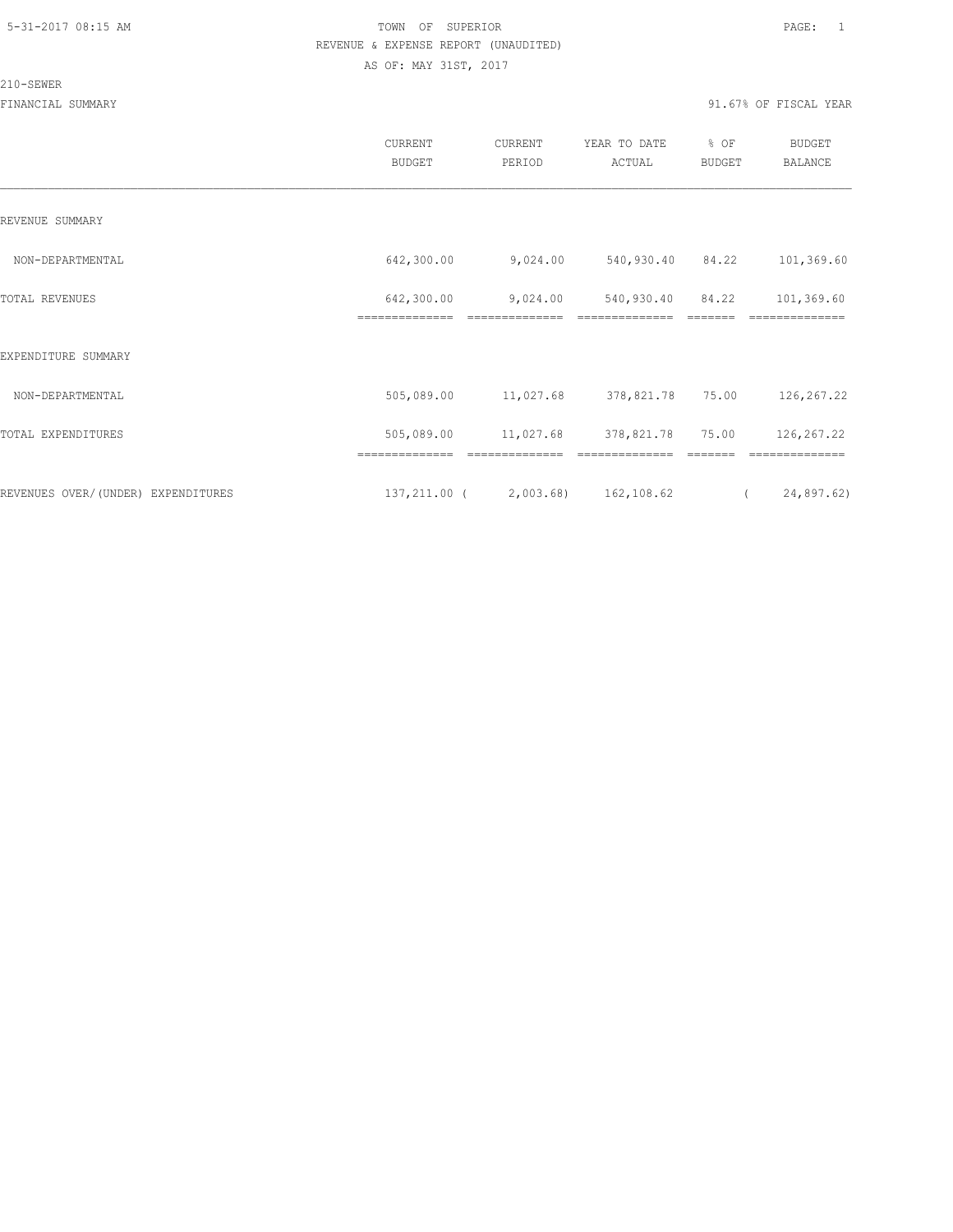#### 220-AMBULANCE

|                                     | CURRENT<br><b>BUDGET</b>     | CURRENT<br>PERIOD                         | YEAR TO DATE<br>ACTUAL       | % OF<br>BUDGET | BUDGET<br><b>BALANCE</b> |  |
|-------------------------------------|------------------------------|-------------------------------------------|------------------------------|----------------|--------------------------|--|
| REVENUE SUMMARY                     |                              |                                           |                              |                |                          |  |
| NON-DEPARTMENTAL                    | 400,000.00                   | 253.12                                    | 274,424.85 68.61             |                | 125, 575. 15             |  |
| TOTAL REVENUES                      | 400,000.00<br>============== | 253.12<br>==============                  | 274,424.85<br>============== | 68.61          | 125, 575. 15             |  |
| EXPENDITURE SUMMARY                 |                              |                                           |                              |                |                          |  |
| NON-DEPARTMENTAL                    | 442,703.00                   | 23,371.66                                 | 300,336.94 67.84             |                | 142,366.06               |  |
| TOTAL EXPENDITURES                  | 442,703.00                   | 23,371.66                                 | 300, 336.94                  | 67.84          | 142,366.06               |  |
|                                     |                              |                                           |                              |                |                          |  |
| REVENUES OVER/ (UNDER) EXPENDITURES |                              | $42,703.00$ ( $23,118.54$ ( $25,912.09$ ) |                              | $\sqrt{2}$     | 16,790.91)               |  |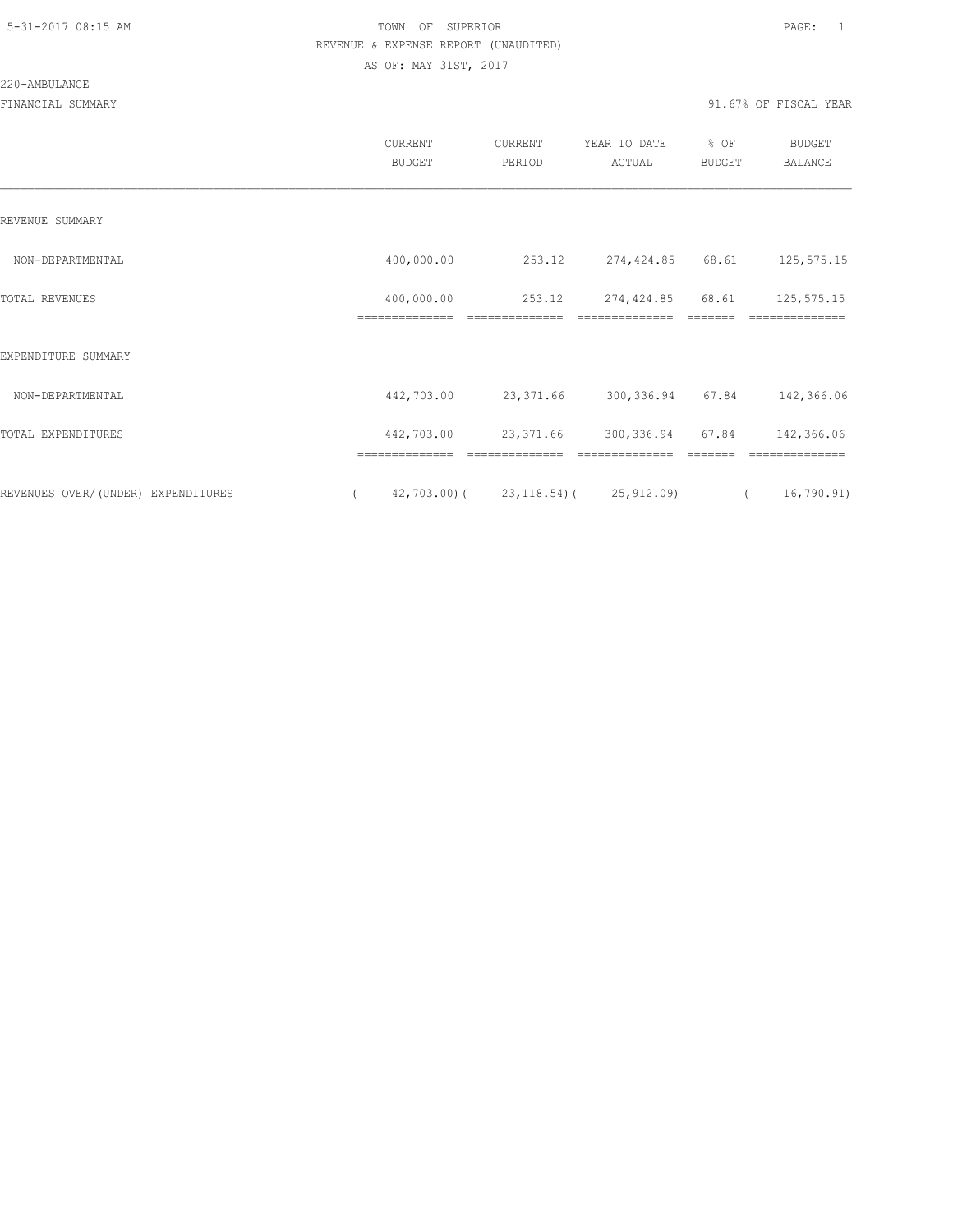#### 230-CEMETARY

|                                    | <b>CURRENT</b><br><b>BUDGET</b> | CURRENT<br>PERIOD | YEAR TO DATE<br>ACTUAL | % OF<br><b>BUDGET</b> | <b>BUDGET</b><br><b>BALANCE</b> |
|------------------------------------|---------------------------------|-------------------|------------------------|-----------------------|---------------------------------|
| REVENUE SUMMARY                    |                                 |                   |                        |                       |                                 |
| NON-DEPARTMENTAL                   | 40,500.00                       | 1,850.00          | 18,860.00 46.57        |                       | 21,640.00                       |
| TOTAL REVENUES                     | 40,500.00                       | 1,850.00          | 18,860.00              | 46.57                 | 21,640.00                       |
| EXPENDITURE SUMMARY                |                                 |                   |                        |                       |                                 |
| NON-DEPARTMENTAL                   | 22,195.00                       | 448.31            | 7,498.81               | 33.79                 | 14,696.19                       |
| TOTAL EXPENDITURES                 | 22,195.00                       | 448.31            | 7,498.81               | 33.79                 | 14,696.19                       |
|                                    | ==============                  | -----------       |                        |                       | ==============                  |
| REVENUES OVER/(UNDER) EXPENDITURES | 18,305.00                       | 1,401.69          | 11,361.19              |                       | 6,943.81                        |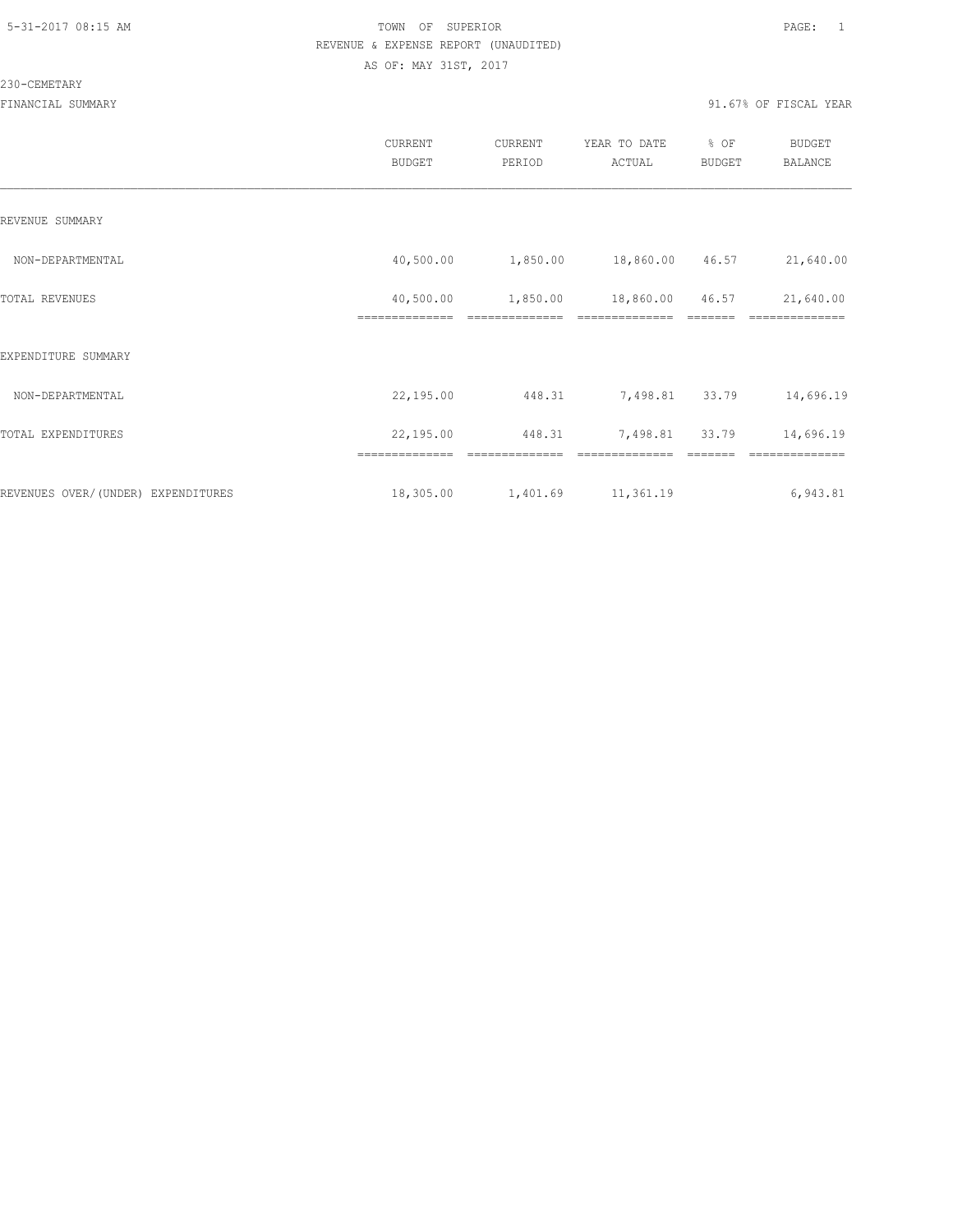# 300-HIGHWAY USERS REVENUE

|                                    | CURRENT<br><b>BUDGET</b> | CURRENT<br>PERIOD                   | YEAR TO DATE<br>ACTUAL | % OF<br><b>BUDGET</b> | <b>BUDGET</b><br><b>BALANCE</b> |
|------------------------------------|--------------------------|-------------------------------------|------------------------|-----------------------|---------------------------------|
| REVENUE SUMMARY                    |                          |                                     |                        |                       |                                 |
| NON-DEPARTMENTAL                   | 213,620.00               | 21, 161.58 181, 847.28 85.13        |                        |                       | 31,772.72                       |
| TOTAL REVENUES                     | 213,620.00               | 21,161.58                           | 181,847.28             | 85.13                 | 31,772.72                       |
| EXPENDITURE SUMMARY                |                          |                                     |                        |                       |                                 |
| NON-DEPARTMENTAL                   | 594,960.00               | 8,358.16                            | 190,023.31 31.94       |                       | 404,936.69                      |
| TOTAL EXPENDITURES                 | 594,960.00               | 8,358.16                            | 190,023.31 31.94       |                       | 404,936.69                      |
|                                    |                          |                                     |                        |                       |                                 |
| REVENUES OVER/(UNDER) EXPENDITURES | $\left($                 | 381,340.00) 12,803.42 ( 8,176.03) ( |                        |                       | 373, 163.97)                    |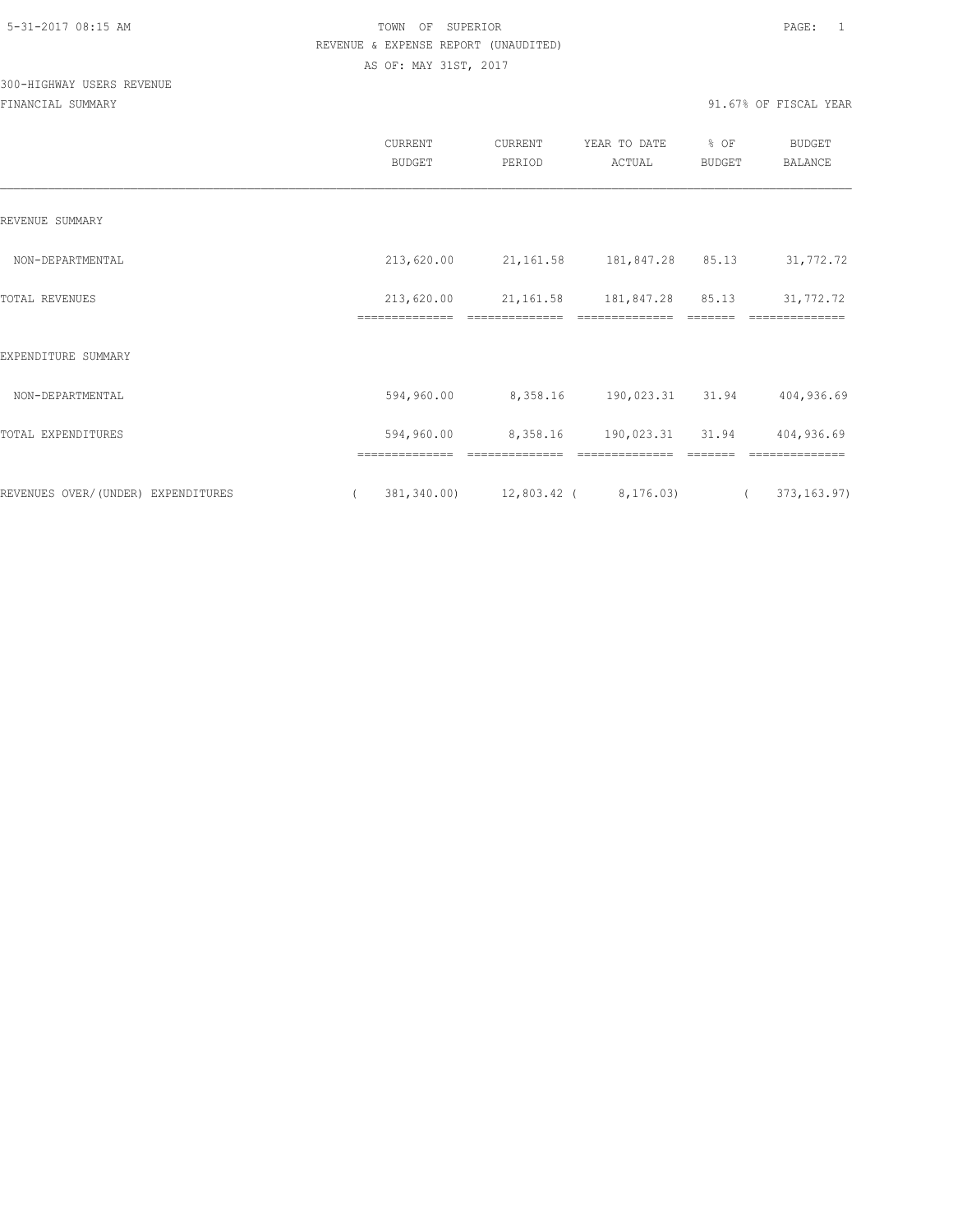|                                    | CURRENT<br><b>BUDGET</b>         | CURRENT<br>PERIOD      | YEAR TO DATE<br>ACTUAL | % OF<br>BUDGET  | BUDGET<br><b>BALANCE</b>     |
|------------------------------------|----------------------------------|------------------------|------------------------|-----------------|------------------------------|
| REVENUE SUMMARY                    |                                  |                        |                        |                 |                              |
| NON-DEPARTMENTAL                   | 240,138.00                       | 0.00                   | 0.00                   | 0.00            | 240,138.00                   |
| TOTAL REVENUES                     | 240,138.00<br>==============     | 0.00<br>============== | 0.00<br>============== | 0.00<br>======= | 240,138.00<br>============== |
| EXPENDITURE SUMMARY                |                                  |                        |                        |                 |                              |
| NON-DEPARTMENTAL                   | 328, 314.00                      | 8,623.06               | 99,766.13              | 30.39           | 228,547.87                   |
| TOTAL EXPENDITURES                 | 328, 314.00                      | 8,623.06               | 99,766.13              | 30.39           | 228,547.87                   |
| REVENUES OVER/(UNDER) EXPENDITURES | ==============<br>$88, 176.00$ ( | $8,623.06$ (           | 99,766.13)             |                 | -------<br>11,590.13         |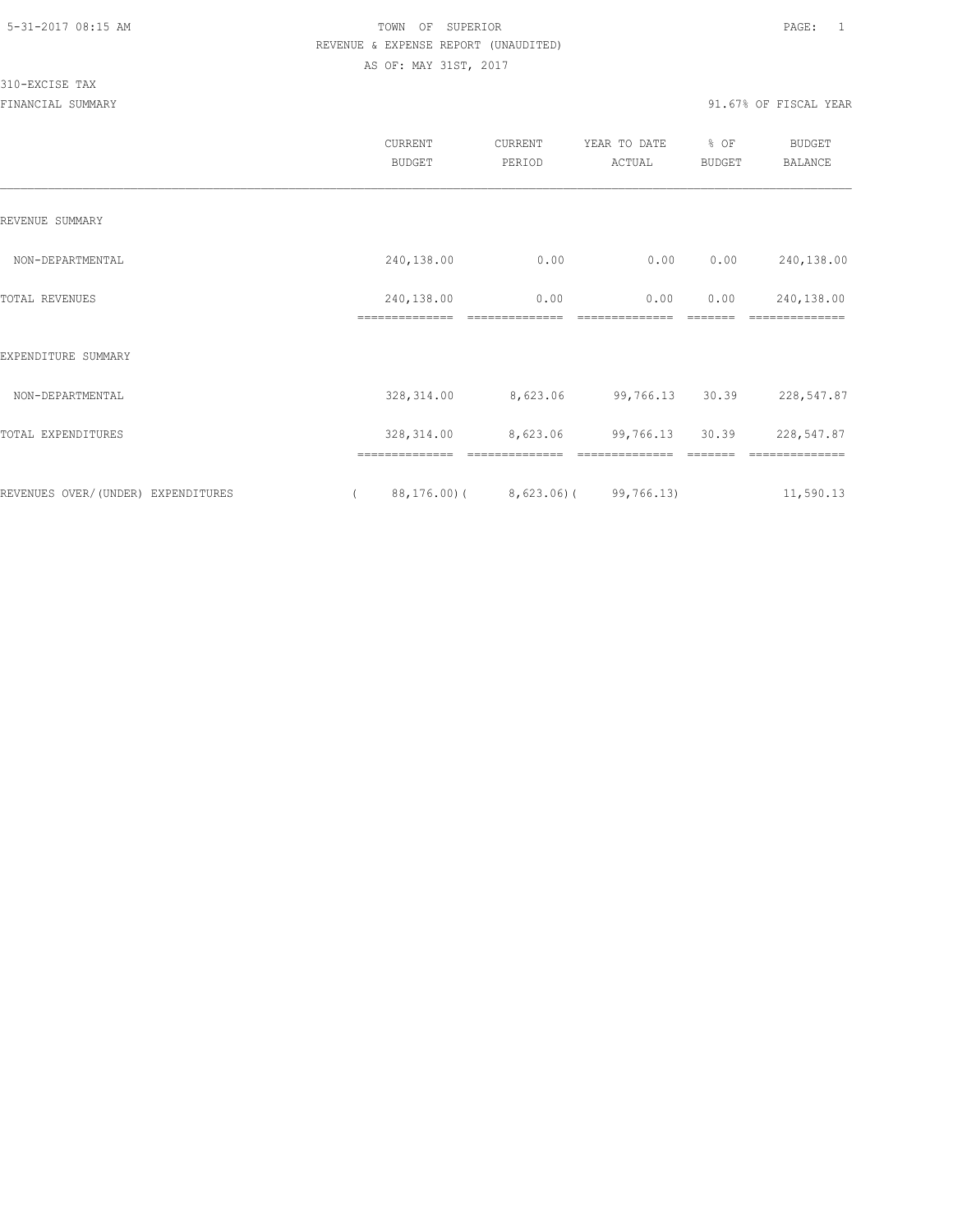|                     | CURRENT<br>BUDGET | CURRENT<br>PERIOD                                              | YEAR TO DATE<br>ACTUAL            | % OF<br>BUDGET      | BUDGET<br>BALANCE                                                                                                                                                                                                                                                                                                                                                                                                                                                                            |
|---------------------|-------------------|----------------------------------------------------------------|-----------------------------------|---------------------|----------------------------------------------------------------------------------------------------------------------------------------------------------------------------------------------------------------------------------------------------------------------------------------------------------------------------------------------------------------------------------------------------------------------------------------------------------------------------------------------|
| REVENUE SUMMARY     | ==============    | ______________<br>مساميات المناسبات المسامين المسامين المسامين | ______________<br>--------------- | _______<br>______   | --------------                                                                                                                                                                                                                                                                                                                                                                                                                                                                               |
| EXPENDITURE SUMMARY | ==============    | ______________<br>مساميات المناسبات المسامين المسامين المسامين | ______________<br>--------------- | ________<br>------- | $\begin{array}{c} \multicolumn{2}{c} {\textbf{1}} & \multicolumn{2}{c} {\textbf{2}} & \multicolumn{2}{c} {\textbf{3}} & \multicolumn{2}{c} {\textbf{4}} \\ \multicolumn{2}{c} {\textbf{5}} & \multicolumn{2}{c} {\textbf{6}} & \multicolumn{2}{c} {\textbf{7}} & \multicolumn{2}{c} {\textbf{8}} & \multicolumn{2}{c} {\textbf{9}} \\ \multicolumn{2}{c} {\textbf{1}} & \multicolumn{2}{c} {\textbf{1}} & \multicolumn{2}{c} {\textbf{1}} & \multicolumn{2}{c} {\textbf{1}} & \multicolumn{$ |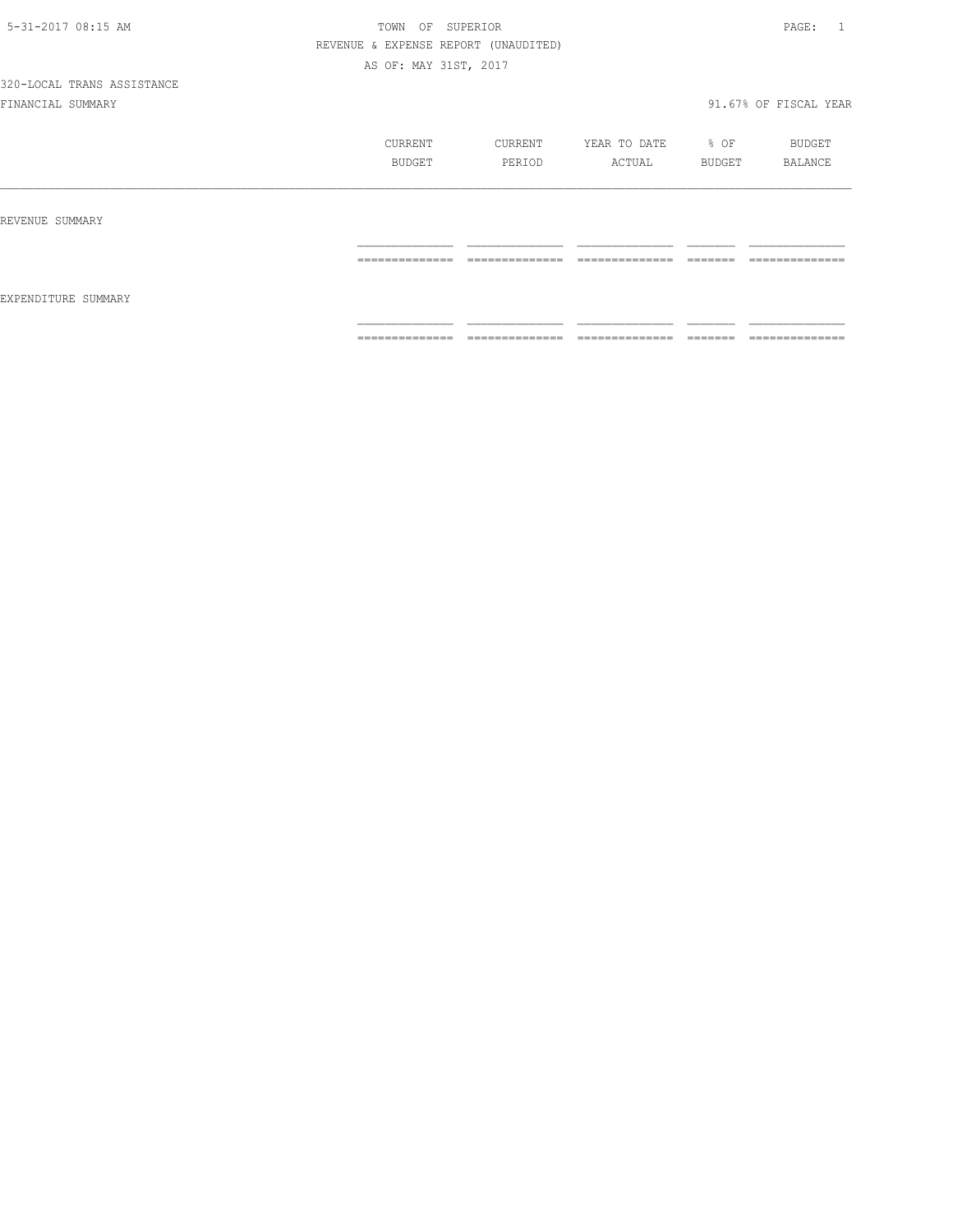400-GADA BOND

|                     | CURRENT<br><b>BUDGET</b> | CURRENT<br>PERIOD                  | YEAR TO DATE<br>ACTUAL | % OF<br>BUDGET | BUDGET<br>BALANCE                 |
|---------------------|--------------------------|------------------------------------|------------------------|----------------|-----------------------------------|
| REVENUE SUMMARY     |                          |                                    |                        |                |                                   |
| EXPENDITURE SUMMARY | ==============           | ---------------<br>_______________ | ==============         | <b>EEEEEE</b>  | --------------<br>--------------- |
|                     | ==============           | ==============                     | ==============         |                | --------------<br>--------------- |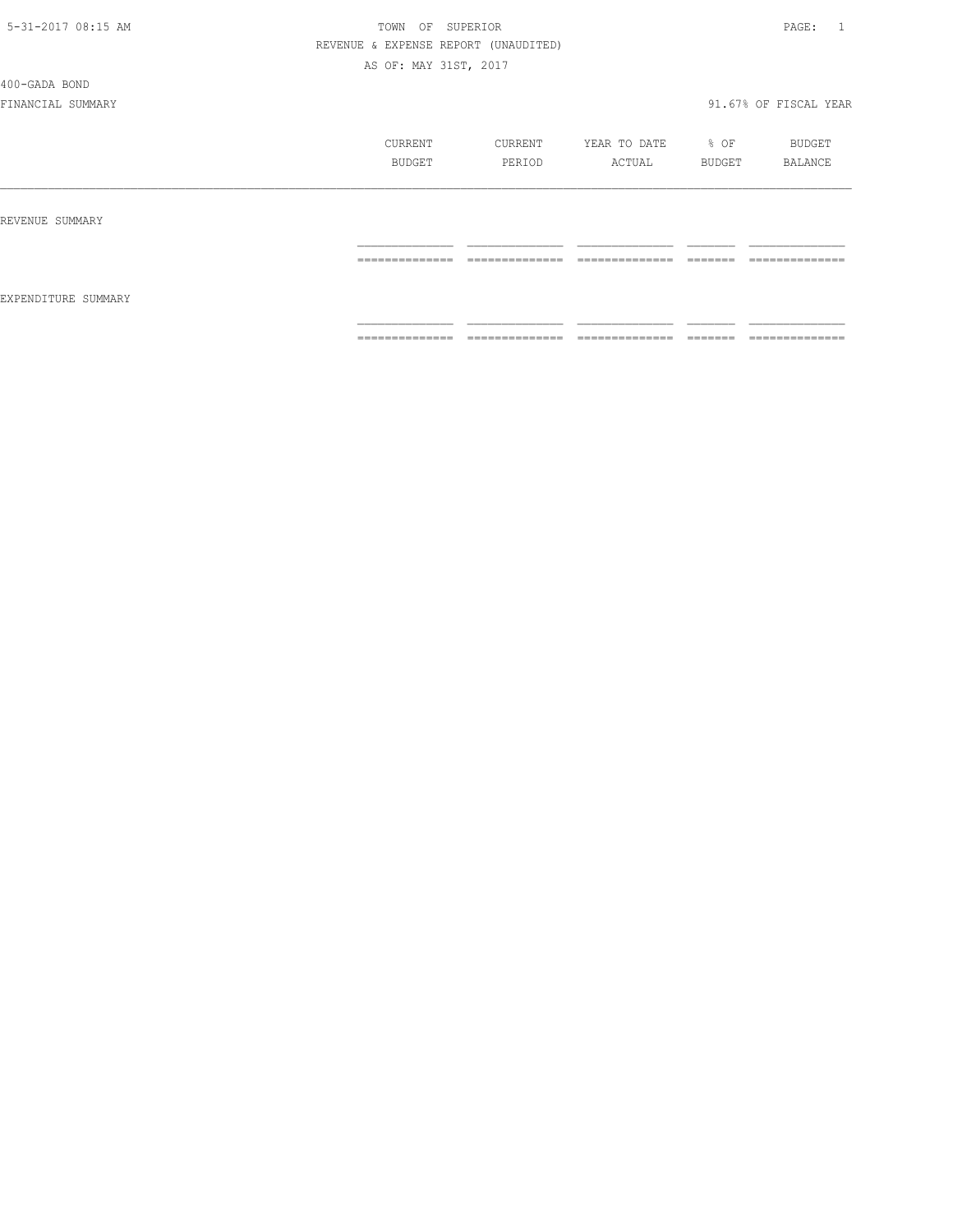410-MPC BOND

#### 5-31-2017 08:15 AM TOWN OF SUPERIOR PAGE: 1 REVENUE & EXPENSE REPORT (UNAUDITED) AS OF: MAY 31ST, 2017

|                                    | CURRENT<br><b>BUDGET</b> | CURRENT<br>PERIOD                       | YEAR TO DATE<br>ACTUAL | % OF<br><b>BUDGET</b> | <b>BUDGET</b><br><b>BALANCE</b> |
|------------------------------------|--------------------------|-----------------------------------------|------------------------|-----------------------|---------------------------------|
| REVENUE SUMMARY                    |                          |                                         |                        |                       |                                 |
| EXPENDITURE SUMMARY                |                          |                                         |                        |                       |                                 |
| NON-DEPARTMENTAL                   | 225,000.00               | 19,987.50                               | 222,862.50             | 99.05                 | 2,137.50                        |
| TOTAL EXPENDITURES                 | 225,000.00               | 19,987.50                               | 222,862.50             | 99.05                 | 2,137.50                        |
| REVENUES OVER/(UNDER) EXPENDITURES |                          | $225,000.00$ ( 19,987.50) ( 222,862.50) |                        | $\overline{a}$        | 2,137.50                        |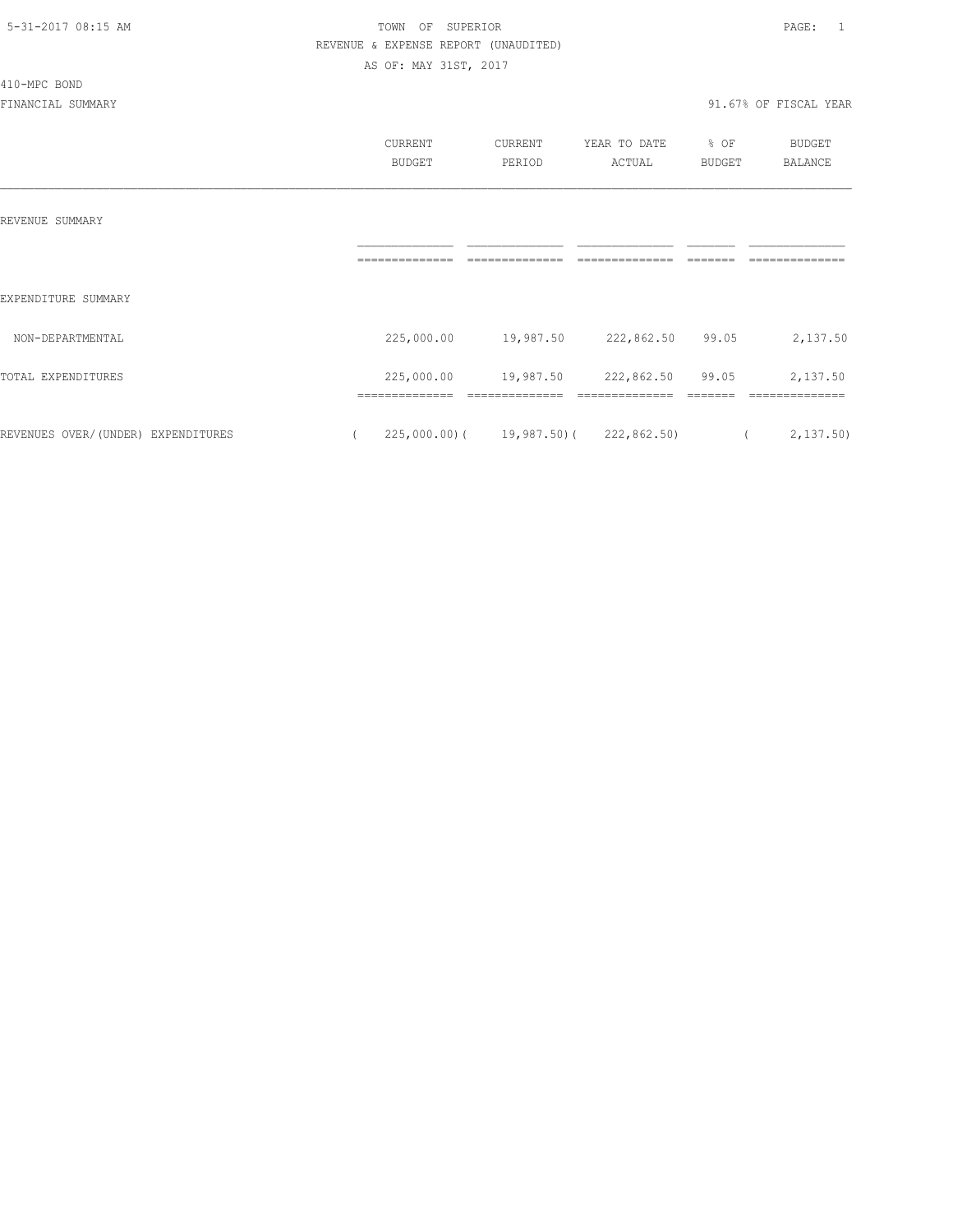#### 500-GRANTS

|                                    | <b>CURRENT</b><br>BUDGET                       | CURRENT<br>PERIOD       | YEAR TO DATE<br>ACTUAL                                 | % OF<br>BUDGET  | <b>BUDGET</b><br>BALANCE       |
|------------------------------------|------------------------------------------------|-------------------------|--------------------------------------------------------|-----------------|--------------------------------|
| REVENUE SUMMARY                    |                                                |                         |                                                        |                 |                                |
| NON-DEPARTMENTAL                   | 3,025,000.00                                   | 0.00                    | 0.00                                                   | 0.00            | 3,025,000.00                   |
| CDBG 153-09 MAGMA CLUB             | 0.00                                           | 0.00                    | 4,525.00                                               | $0.00$ (        | 4,525.00                       |
| GOHS GRANT                         | 0.00                                           | 0.00                    | 1,054.16                                               |                 | $0.00$ ( $1,054.16$ )          |
| RESOLUTION COPPER GIVING           | 0.00                                           | 0.00                    | 450,676.05                                             | $0.00$ (        | 450,676.05)                    |
| TOTAL REVENUES                     | 3,025,000.00                                   | 0.00<br>--------------- | 456, 255, 21 15, 08 2, 568, 744, 79<br>--------------- | <b>CONSIDER</b> |                                |
| EXPENDITURE SUMMARY                |                                                |                         |                                                        |                 |                                |
| NON-DEPARTMENTAL                   | 3,025,000.00                                   | 0.00                    | 2,707.72                                               |                 | $0.09$ $3,022,292.28$          |
| CDBG 153-09 MAGMA CLUB             | 0.00                                           | 3,950.19                | 4,467.77                                               |                 | $0.00$ ( $4,467.77$ )          |
| GOHS GRANT                         | 0.00                                           | 125.00                  | 2,679.16                                               |                 | $0.00$ ( 2,679.16)             |
| RESOLUTION COPPER GIVING           | 0.00                                           |                         | 3,058.34 112,432.04                                    |                 | $0.00$ ( $112,432.04$ )        |
| MISC                               | 0.00                                           | 0.00                    | 251.24                                                 | $0.00$ (        | 251.24)                        |
| TOTAL EXPENDITURES                 | 3,025,000.00<br>============================== |                         | 7, 133.53 122, 537.93<br>---------------               | 4.05<br>------- | 2,902,462.07<br>-------------- |
| REVENUES OVER/(UNDER) EXPENDITURES |                                                |                         | $0.00$ ( $7,133.53$ ) 333, 717.28                      | $\overline{a}$  | 333,717.28)                    |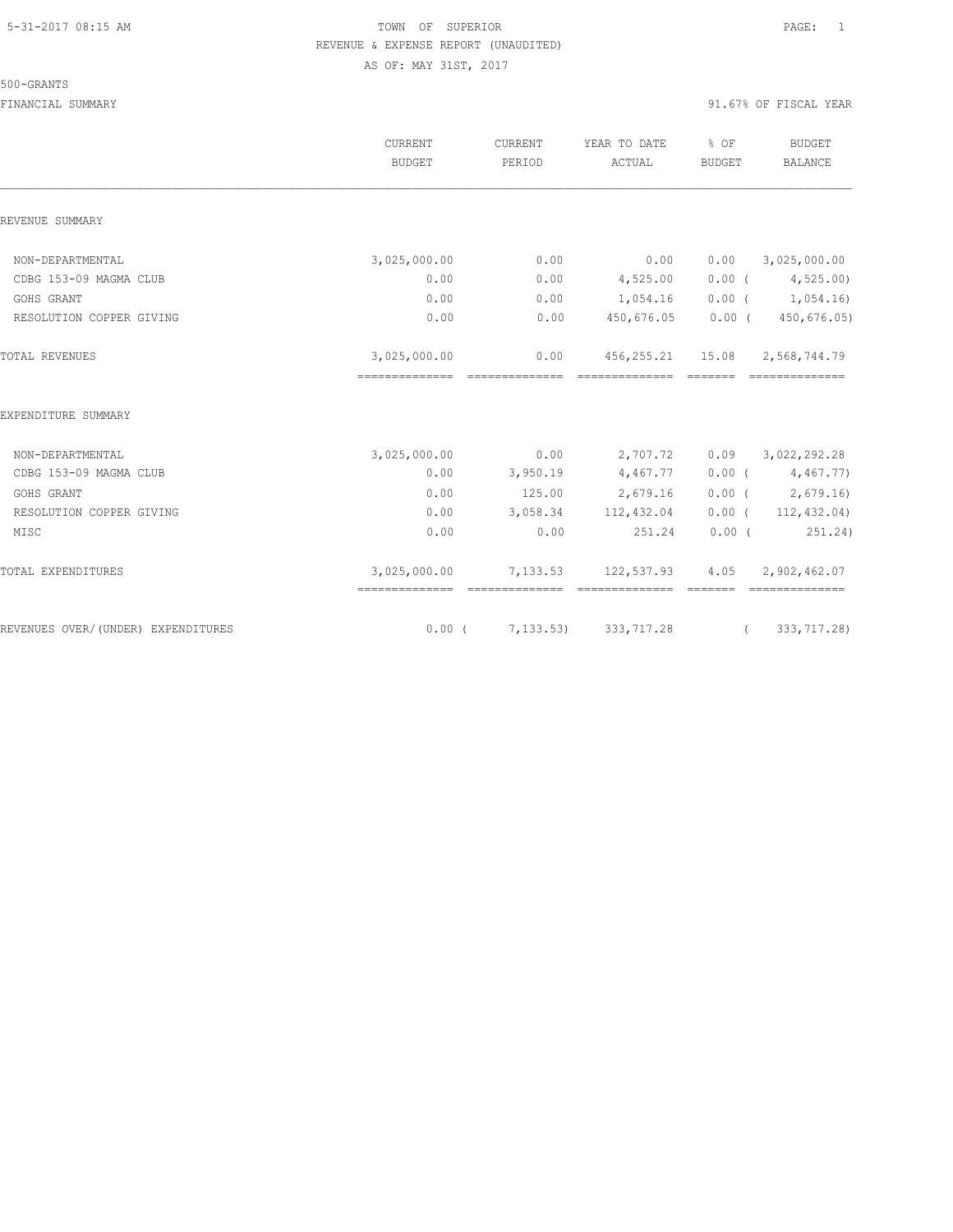# 800-FIRE DEPT PENSION

|                     | CURRENT<br>BUDGET    | CURRENT<br>PERIOD                | YEAR TO DATE<br>ACTUAL             | % OF<br>BUDGET       | BUDGET<br>BALANCE                 |
|---------------------|----------------------|----------------------------------|------------------------------------|----------------------|-----------------------------------|
| REVENUE SUMMARY     | ==============       | ______________                   | ______________                     | --------             | ==============                    |
| EXPENDITURE SUMMARY |                      | -------------                    | -------------                      | ------               |                                   |
|                     | ---------------<br>. | --------------<br>______________ | ---------------<br>_______________ | --------<br>________ | --------------<br>_______________ |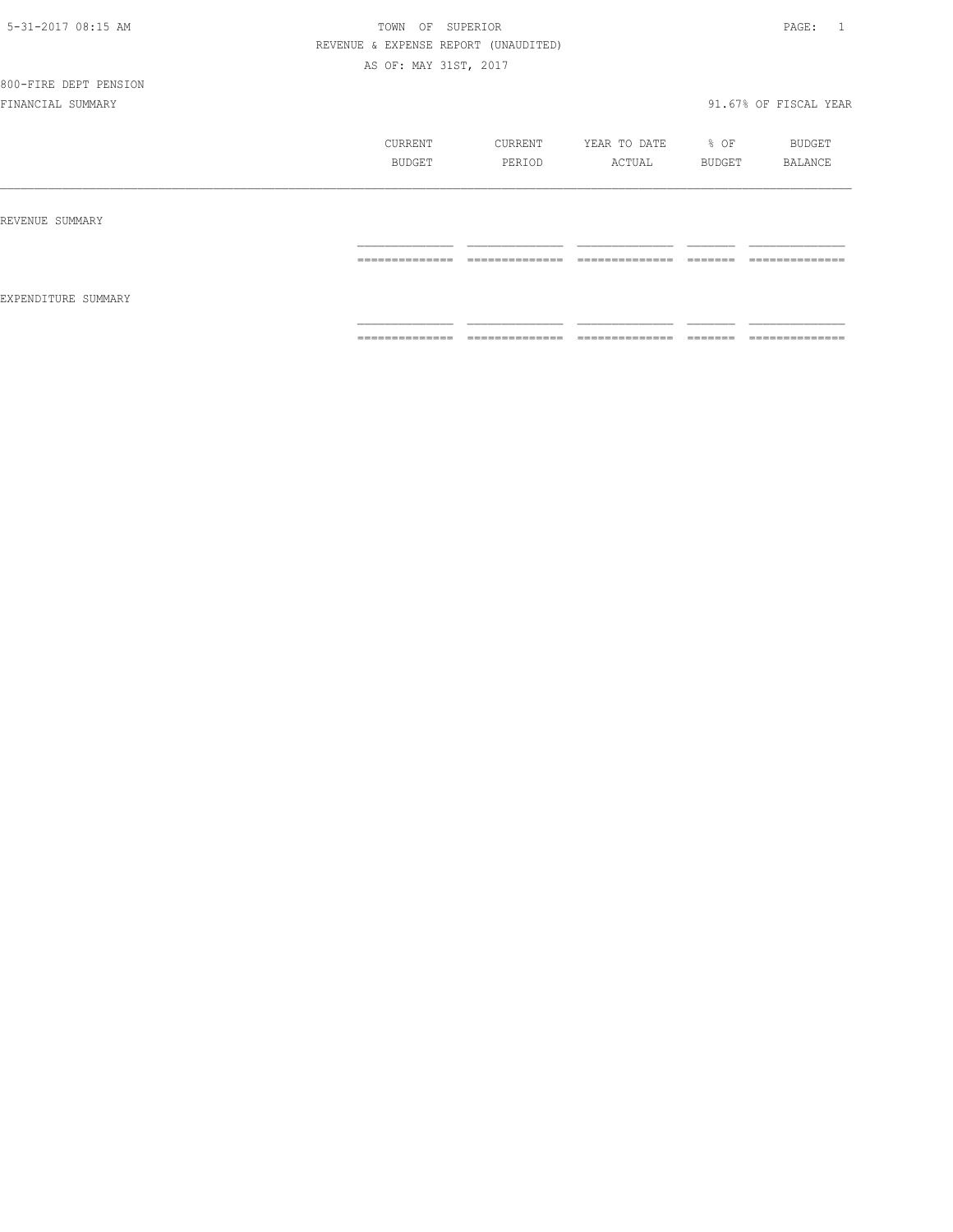810-LGIP

|                     | CURRENT<br>BUDGET                                                                                                                                                                                                                                                                                                                                                                                                                                                                      | CURRENT<br>PERIOD                 | YEAR TO DATE<br>ACTUAL                                                                                                                                                                                                                                                                                                                                                                                                                                                                       | % OF<br>BUDGET      | BUDGET<br>BALANCE                  |
|---------------------|----------------------------------------------------------------------------------------------------------------------------------------------------------------------------------------------------------------------------------------------------------------------------------------------------------------------------------------------------------------------------------------------------------------------------------------------------------------------------------------|-----------------------------------|----------------------------------------------------------------------------------------------------------------------------------------------------------------------------------------------------------------------------------------------------------------------------------------------------------------------------------------------------------------------------------------------------------------------------------------------------------------------------------------------|---------------------|------------------------------------|
| REVENUE SUMMARY     |                                                                                                                                                                                                                                                                                                                                                                                                                                                                                        |                                   |                                                                                                                                                                                                                                                                                                                                                                                                                                                                                              |                     |                                    |
|                     | ______________<br>----------------                                                                                                                                                                                                                                                                                                                                                                                                                                                     | ______________<br>-------------   | ______________<br>_______________                                                                                                                                                                                                                                                                                                                                                                                                                                                            | --------<br>------- | ______________<br>---------------  |
| EXPENDITURE SUMMARY |                                                                                                                                                                                                                                                                                                                                                                                                                                                                                        |                                   |                                                                                                                                                                                                                                                                                                                                                                                                                                                                                              |                     |                                    |
|                     | $\begin{array}{cccccccccc} \multicolumn{2}{c}{} & \multicolumn{2}{c}{} & \multicolumn{2}{c}{} & \multicolumn{2}{c}{} & \multicolumn{2}{c}{} & \multicolumn{2}{c}{} & \multicolumn{2}{c}{} & \multicolumn{2}{c}{} & \multicolumn{2}{c}{} & \multicolumn{2}{c}{} & \multicolumn{2}{c}{} & \multicolumn{2}{c}{} & \multicolumn{2}{c}{} & \multicolumn{2}{c}{} & \multicolumn{2}{c}{} & \multicolumn{2}{c}{} & \multicolumn{2}{c}{} & \multicolumn{2}{c}{} & \multicolumn{2}{c}{} & \mult$ | ______________<br>--------------- | $\begin{array}{c} \multicolumn{2}{c} {\textbf{1}} & \multicolumn{2}{c} {\textbf{2}} & \multicolumn{2}{c} {\textbf{3}} & \multicolumn{2}{c} {\textbf{4}} \\ \multicolumn{2}{c} {\textbf{2}} & \multicolumn{2}{c} {\textbf{3}} & \multicolumn{2}{c} {\textbf{4}} & \multicolumn{2}{c} {\textbf{5}} & \multicolumn{2}{c} {\textbf{6}} \\ \multicolumn{2}{c} {\textbf{5}} & \multicolumn{2}{c} {\textbf{6}} & \multicolumn{2}{c} {\textbf{7}} & \multicolumn{2}{c} {\textbf{8}} & \multicolumn{$ |                     | ______________<br>---------------- |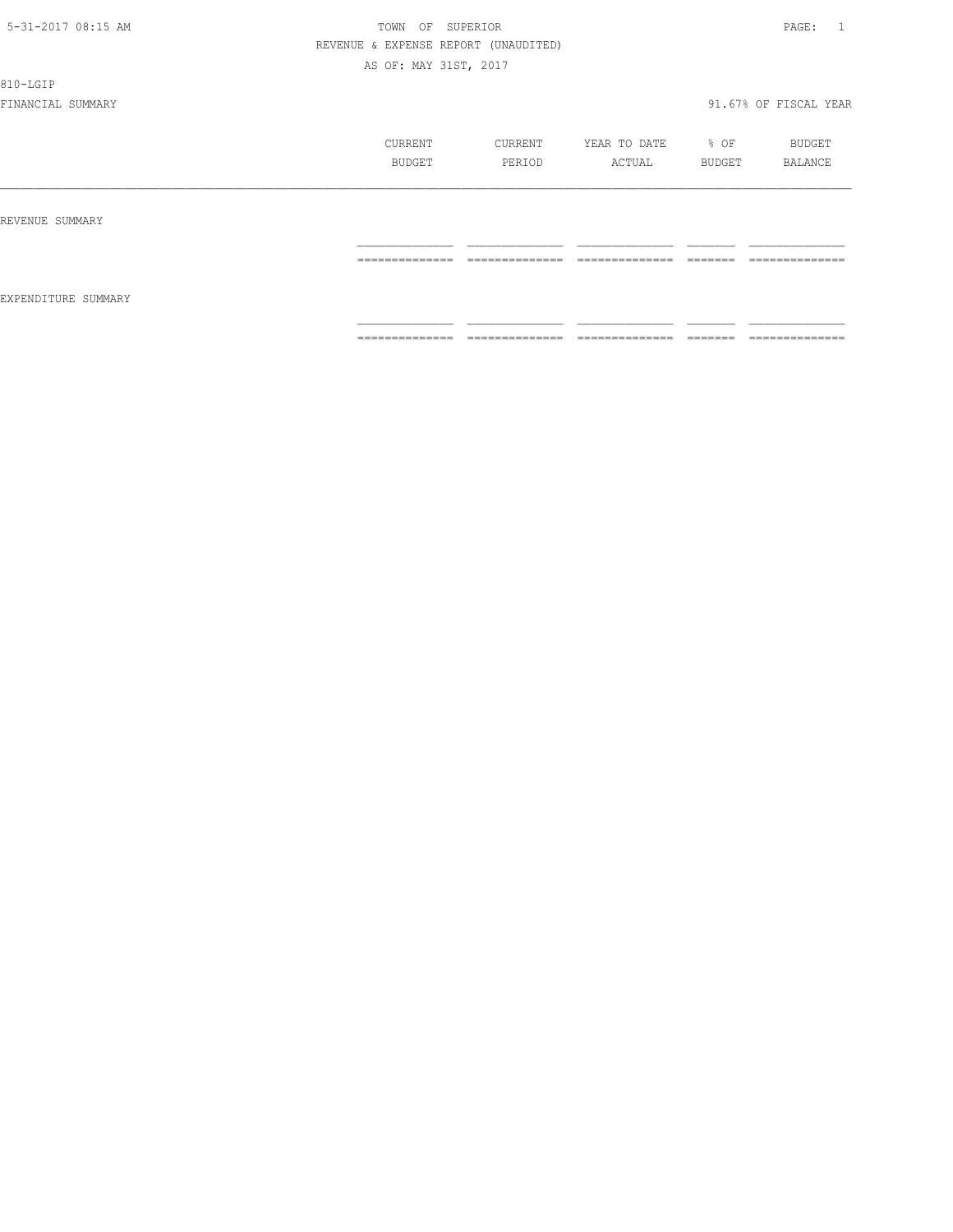820-EXPLORERS

|                     | CURRENT<br><b>BUDGET</b> | CURRENT<br>PERIOD                  | YEAR TO DATE<br>ACTUAL | % OF<br>BUDGET | BUDGET<br>BALANCE                 |
|---------------------|--------------------------|------------------------------------|------------------------|----------------|-----------------------------------|
| REVENUE SUMMARY     |                          |                                    |                        |                |                                   |
| EXPENDITURE SUMMARY | ==============           | ---------------<br>_______________ | ==============         | <b>EEEEEE</b>  | --------------<br>--------------- |
|                     | ==============           | ==============                     | ==============         |                | --------------<br>--------------- |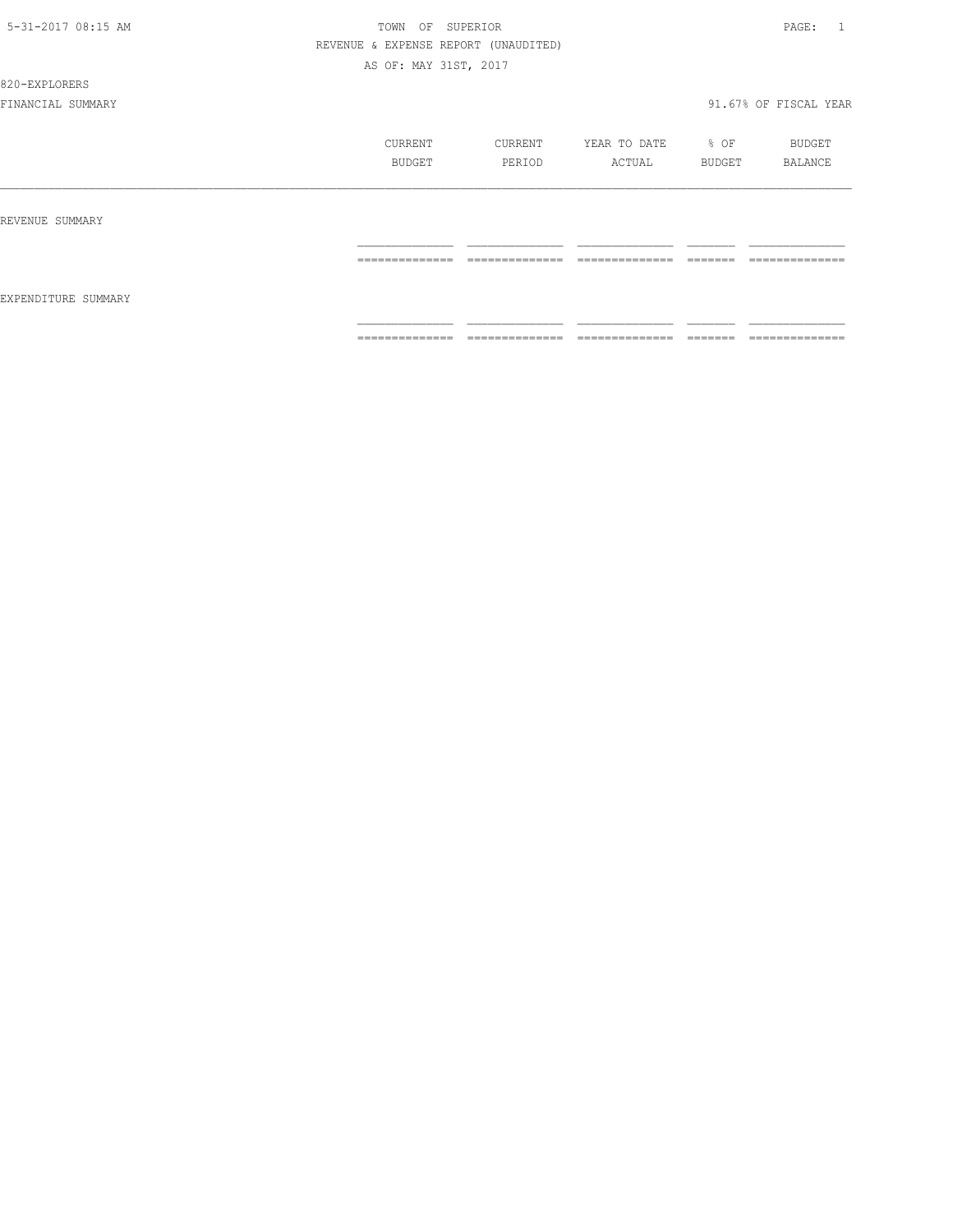|                                    | CURRENT<br><b>BUDGET</b> | CURRENT<br>PERIOD | YEAR TO DATE<br>ACTUAL                   | % OF<br><b>BUDGET</b> | BUDGET<br>BALANCE                               |
|------------------------------------|--------------------------|-------------------|------------------------------------------|-----------------------|-------------------------------------------------|
| REVENUE SUMMARY                    |                          |                   |                                          |                       |                                                 |
| NON-DEPARTMENTAL                   | 0.00                     |                   | $0.00$ $1,123.30$ $0.00$ $($ $1,123.30)$ |                       |                                                 |
| TOTAL REVENUES                     | 0.00<br>--------------   | 0.00              | --------------                           | --------              | $1, 123.30$ 0.00 ( 1, 123.30)<br>-------------- |
| EXPENDITURE SUMMARY                |                          |                   |                                          |                       |                                                 |
| NON-DEPARTMENTAL                   | 0.00                     | 0.00              |                                          |                       | 2,220.74 0.00 ( 2,220.74)                       |
| TOTAL EXPENDITURES                 | 0.00                     | 0.00              |                                          |                       | 2,220.74 0.00 (2,220.74)                        |
| REVENUES OVER/(UNDER) EXPENDITURES | 0.00                     |                   | $0.00$ ( $1,097.44$ )                    |                       | 1,097.44                                        |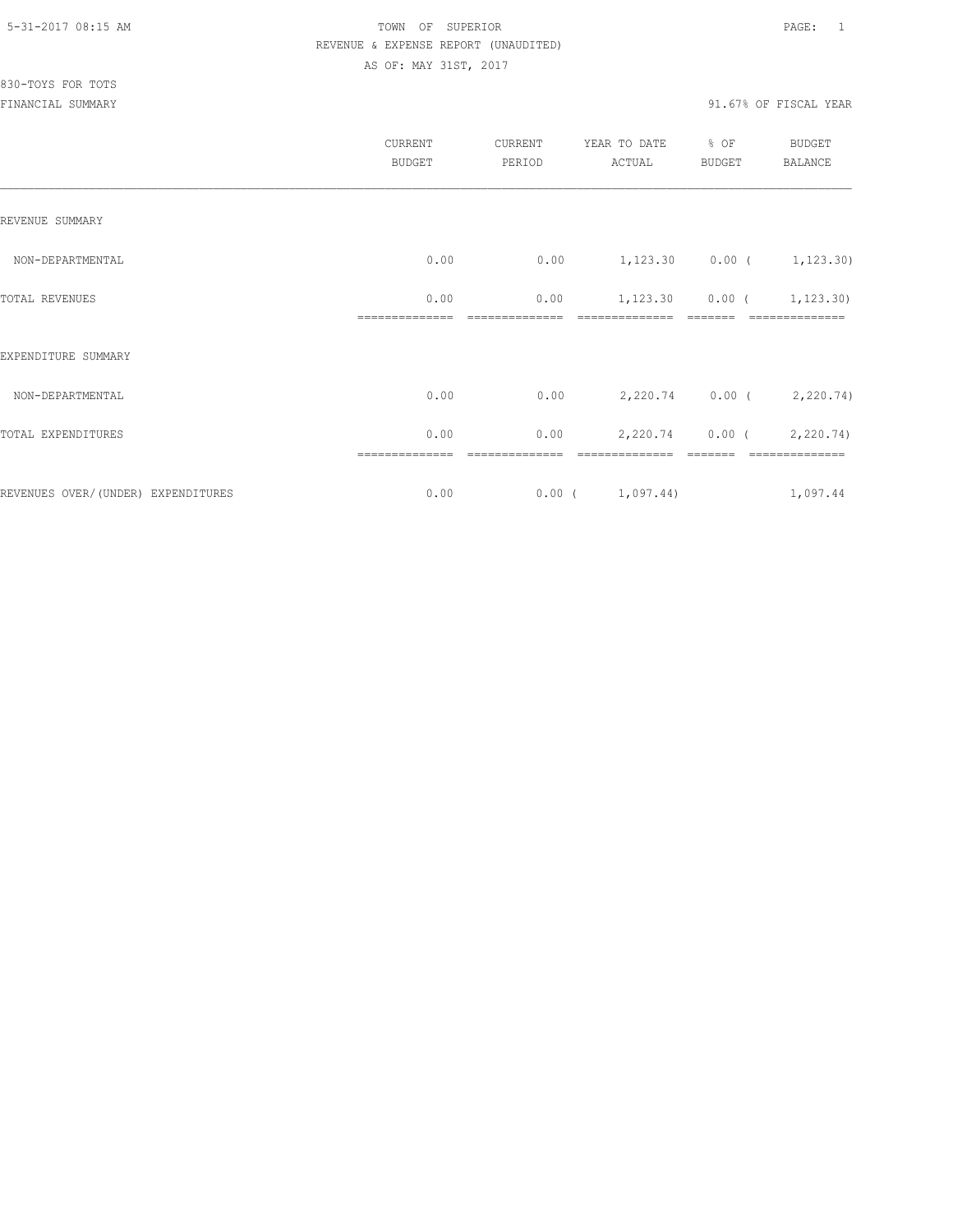|                     | CURRENT<br>BUDGET   | CURRENT<br>PERIOD   | YEAR TO DATE<br>ACTUAL            | % OF<br>BUDGET      | BUDGET<br>BALANCE                 |
|---------------------|---------------------|---------------------|-----------------------------------|---------------------|-----------------------------------|
| REVENUE SUMMARY     |                     |                     |                                   |                     |                                   |
| EXPENDITURE SUMMARY | --------------<br>. | --------------<br>. | --------------<br>_______________ | -------<br>________ | ---------------<br>______________ |
|                     | ==============      | ==============      | ==============                    | =======             | ==============                    |